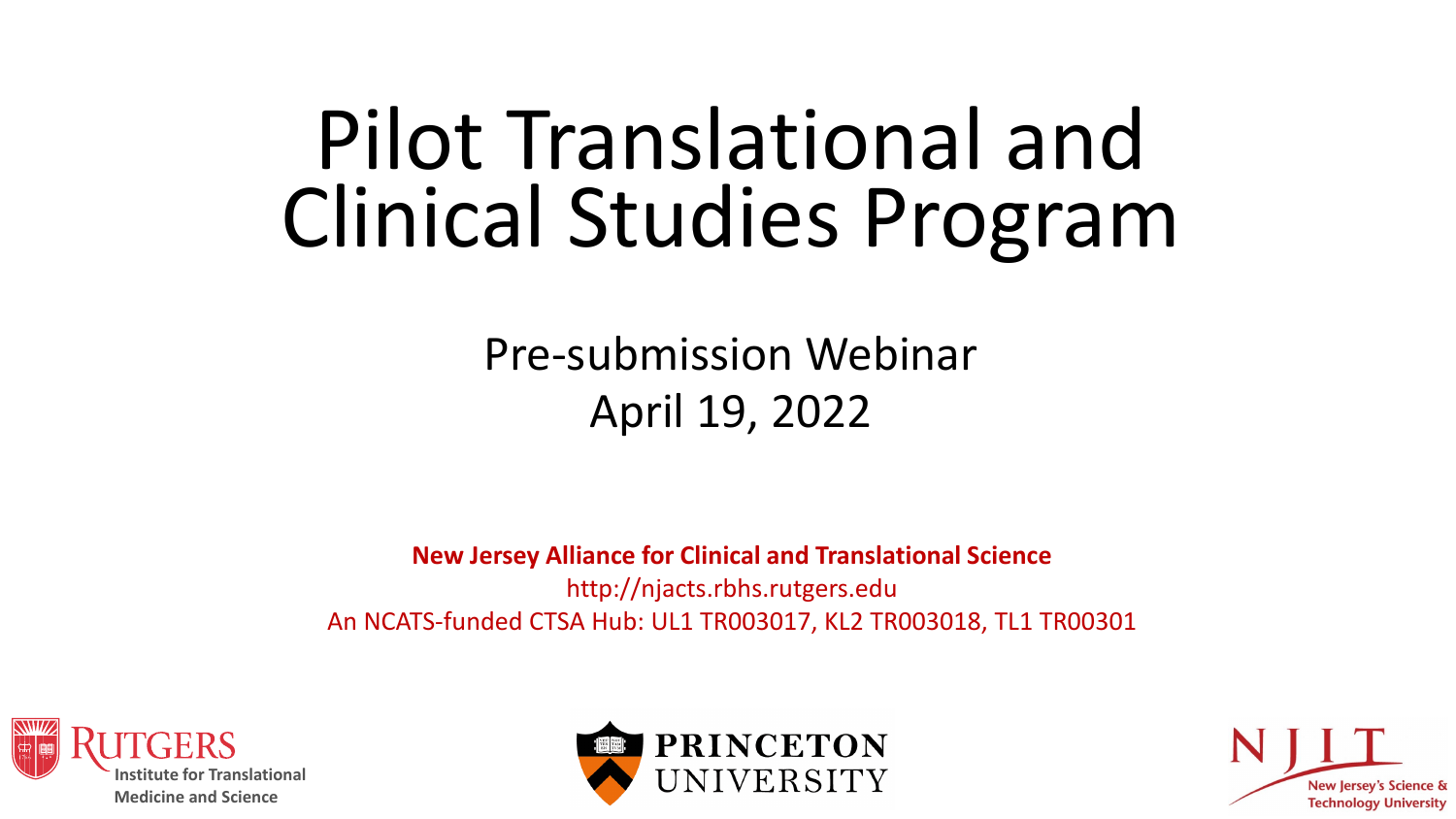



### Pilot Studies Co-Leads

Arnold Rabson, MD Laura Gallagher Chair of Developmental Biology and Director, The Child Health Institute of New Jersey and Professor of Pharmacology; Pediatrics, and Pathology and Laboratory Medicine; Rutgers Robert Wood Johnson Medical School rabsonab@rwjms.rutgers.edu

Samuel Wang, PhD Professor Princeton Neuroscience Institute Princeton University sswang@princeton.edu



Guiling (Grace) Wang, PhD Professor Associate Dean for Research The Ying Wu College of Computing New Jersey Institute of **Technology** guiling.wang@njit.edu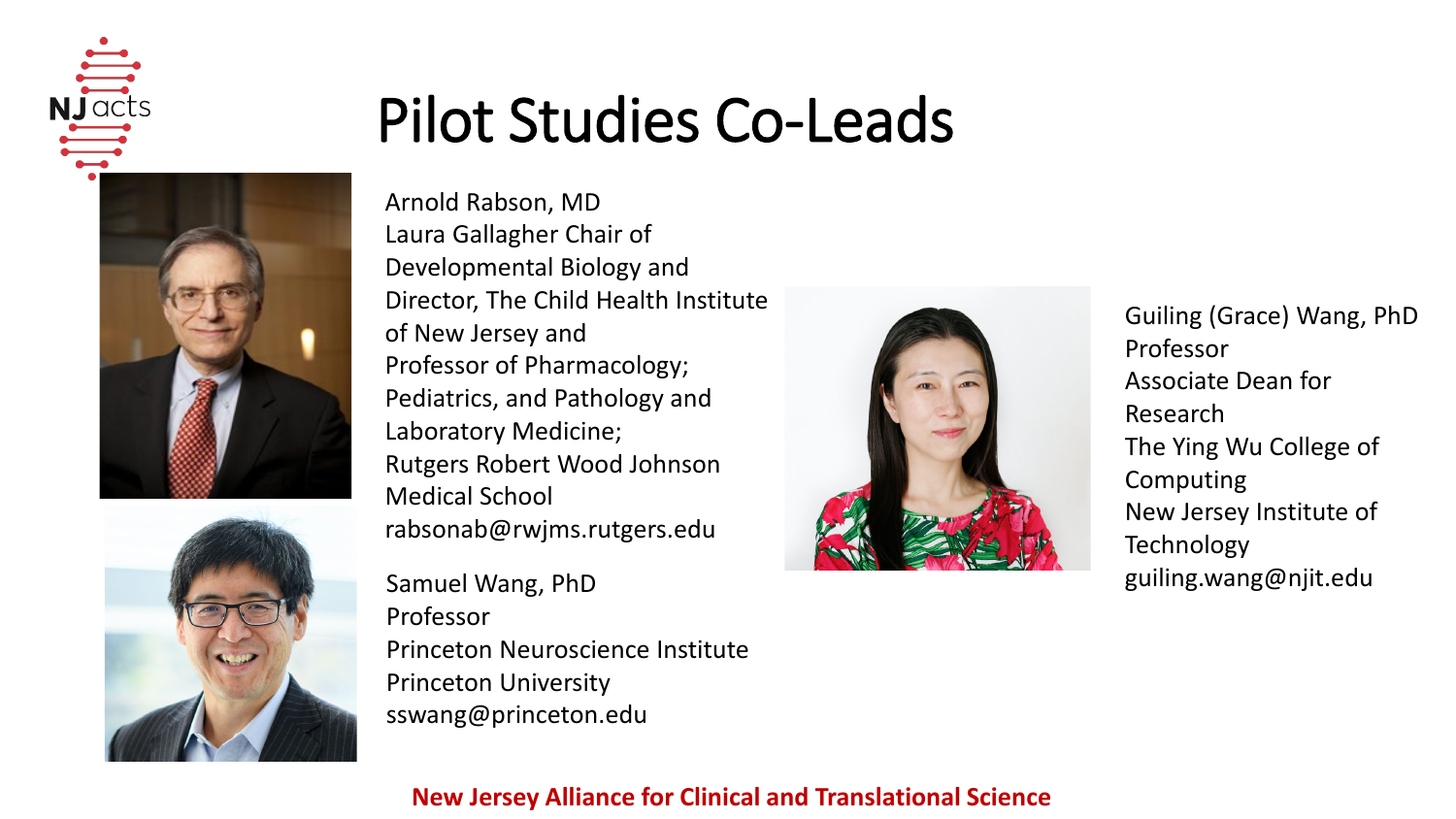

### Pilot Program Administrative Staff

Judith Argon Exec. Lead, Program Development ja946@rbhs.Rutgers.edu



Bianca Freda, Manager,Research and Administration,Princeton [biancaf@Princeton.edu](mailto:biancaf@Princeton.edu)



Casandra Burrows Assistant Director, Administration and Finance casandra.burrows@rutgers.edu

Pamela Dahlen

Program Support Specialist dahlen@rbhs.rutgers.edu

> Anthony Gonzalez QA/QC Manager

ag954@rbhs.rutgers.edu



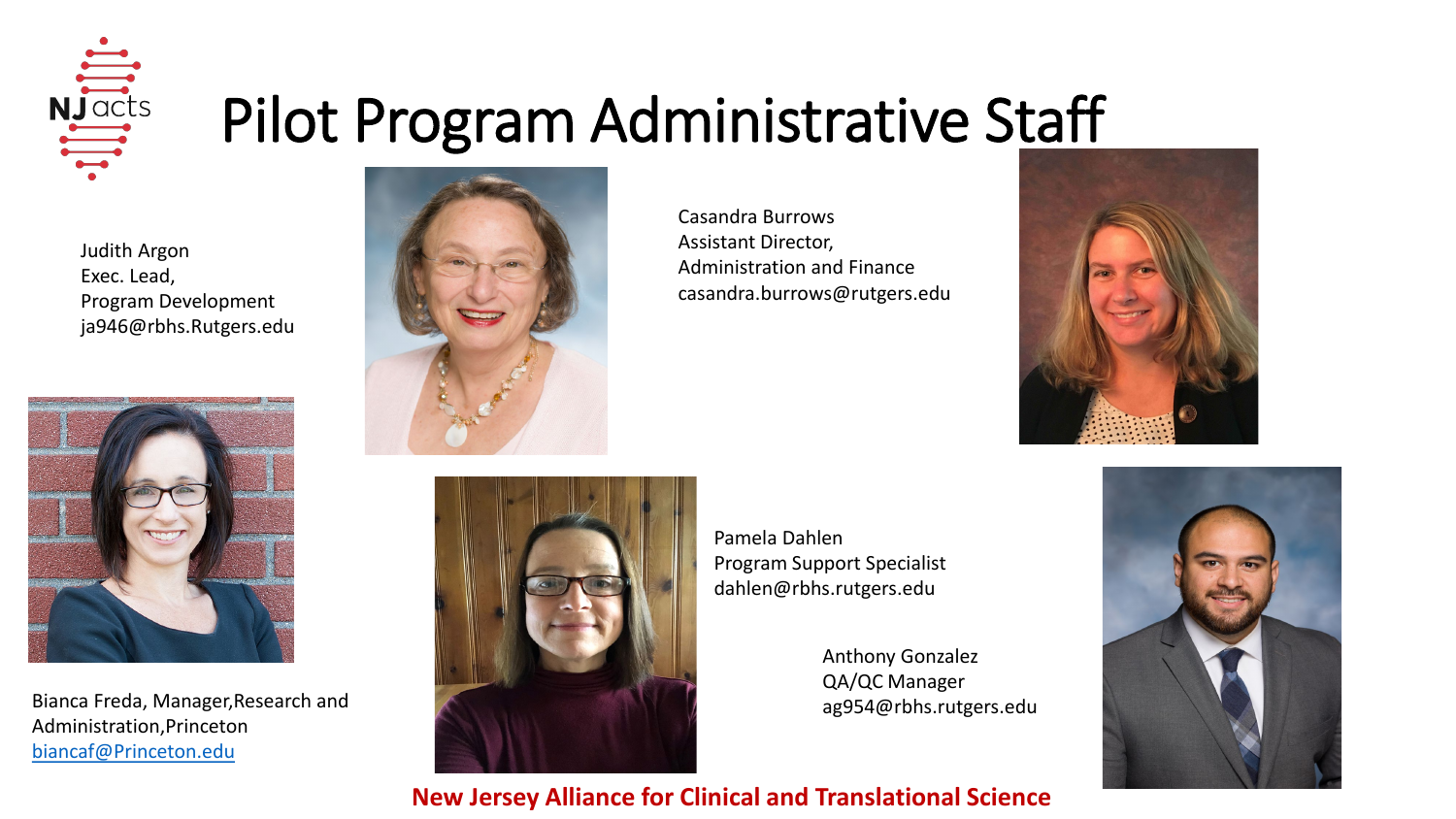

# Aims of the Pilot Program

- Advance team research to promote novel approaches and methodologies in translational medicine and science
- Foster interdisciplinary research that leverages in-kind partner support to generate or test novel hypotheses
- Seed collaborations between the NJACTS partners

*NIH defines Translation as "the process of turning observations in the lab, clinic and community into interventions that improve the health of individuals and the public-from diagnostics and therapeutics to medical procedures and behavioral change"*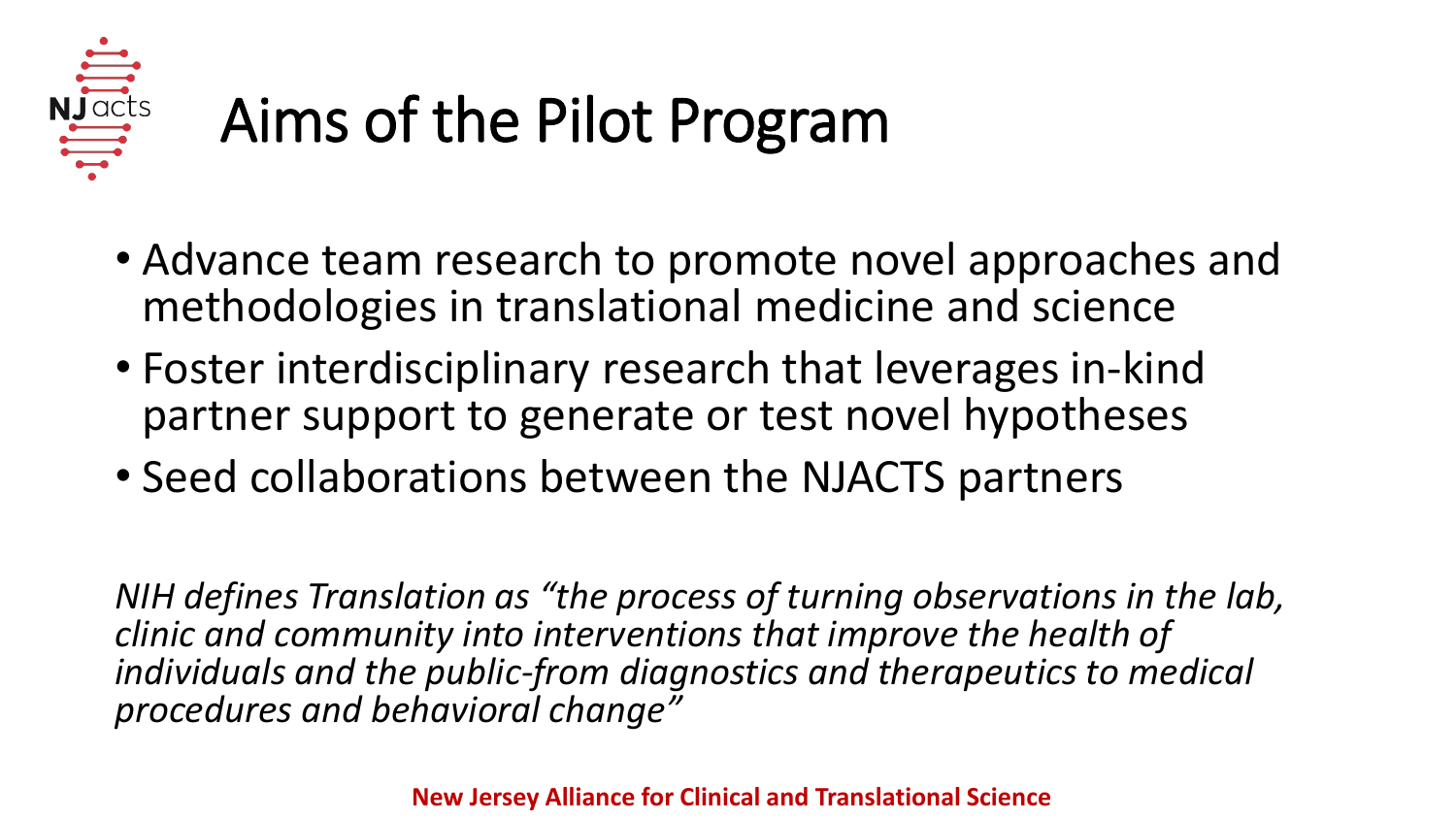

### Year 5 Funding Categories

### \$640,000 (NJHF, CTSA, Institutional Commitments)

| <b>Pilot Grant Program</b>                                                                            | <b>Maximum</b><br><b>Budget</b><br><b>Request</b> | <b>Estimated</b><br><b>Number of</b><br><b>Awards</b> | <b>Are Collaborator</b><br>or Partners<br><b>Required?</b> | <b>Collaborators/Partners</b>                                                             | Year <sub>5</sub><br><b>Deadline</b> |
|-------------------------------------------------------------------------------------------------------|---------------------------------------------------|-------------------------------------------------------|------------------------------------------------------------|-------------------------------------------------------------------------------------------|--------------------------------------|
| <b>Translational and</b><br><b>Clinical Sciences Award</b>                                            | \$100,000                                         | $\overline{\mathbf{3}}$                               | <b>Required</b>                                            | Two or more NJ ACTS Institutions:<br><b>Rutgers, NJIT or Princeton</b>                    | June 17                              |
| <b>Methodological and</b><br><b>Infrastructure Awards</b>                                             | \$50,000                                          | $\overline{2}$                                        | Not required,<br>but preferred                             | <b>One or more NJ ACTS Institutions:</b><br><b>Rutgers, NJIT or Princeton</b>             | June 17                              |
| <b>Propel Awards</b>                                                                                  | \$50,000                                          | $\overline{2}$                                        | Not required,<br>but preferred                             | <b>One or more NJ ACTS Institutions:</b><br><b>Rutgers, NJIT or Princeton</b>             | June 17                              |
| <b>Valued Partnership</b><br><b>Awards</b>                                                            | \$50,000                                          | $\overline{2}$                                        | <b>Required</b>                                            | Industry, government, community<br>organizations, insurance<br>companies, other CTSA Hubs | June 17                              |
| <b>Improving Clinical and</b><br><b>Translational Science</b><br>through Process<br><b>Innovation</b> | \$40,000                                          | $\mathbf{1}$                                          | Not required,<br>but preferred                             | One or more NJ ACTS Partners<br>(Rutgers, NJIT or Princeton)                              | June 17                              |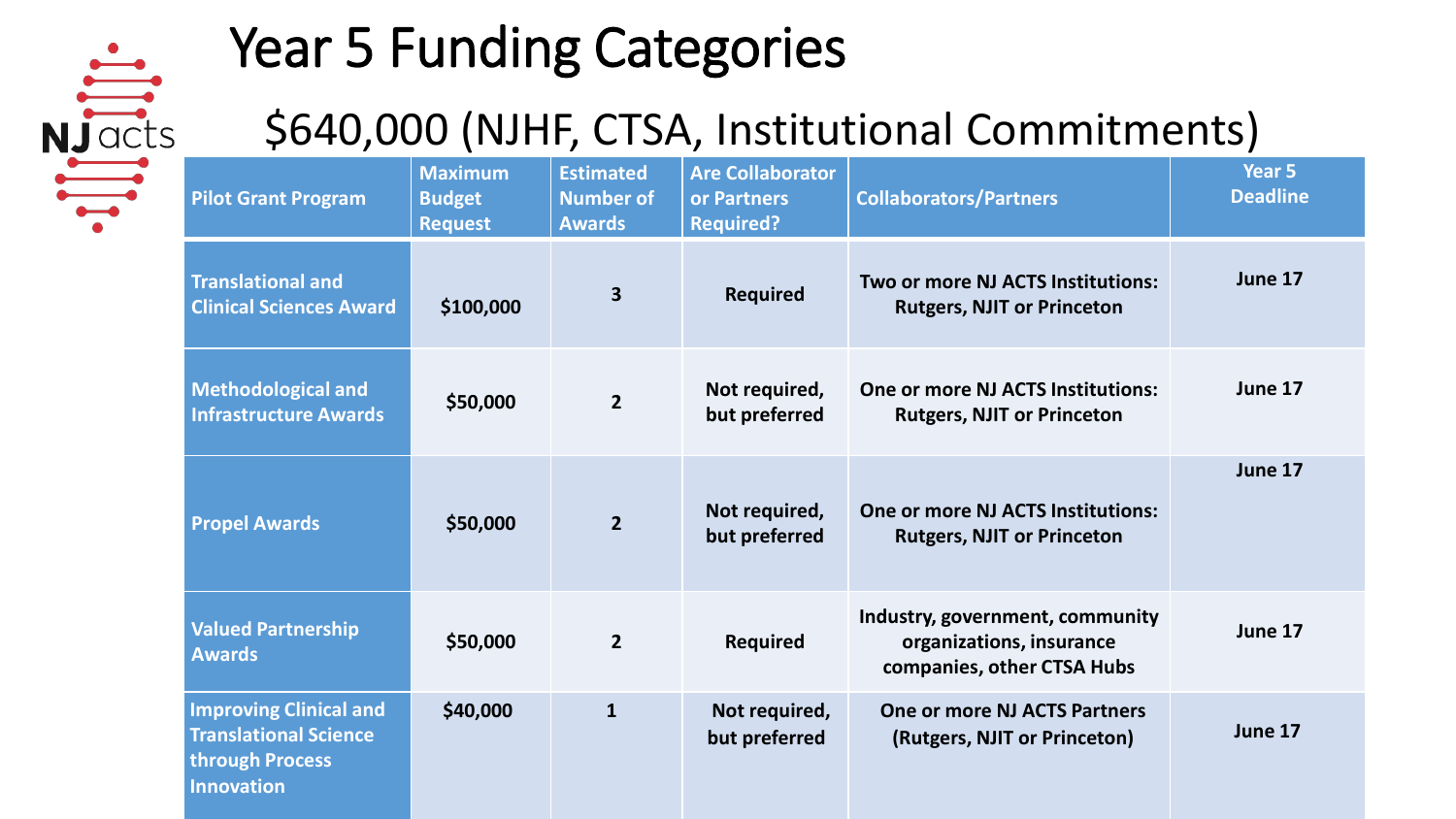### NJacts Translational and Clinical Sciences \$100,000 Max

- Includes the entire translational science continuum (T0-T4):
	- laboratory-based, clinical, health services, epidemiology, community engagement and diversity research.
- Encouraged: Proposals that focus on novel aspects of the heterogeneity of disease and response to therapy
- Requirements:
	- *The projects must demonstrate potential for clinical relevance.*
	- Applications require Co-PIs from two or more NJ ACTS Partners (Rutgers, NJIT or Princeton).
- Partially supported by New Jersey Health Foundation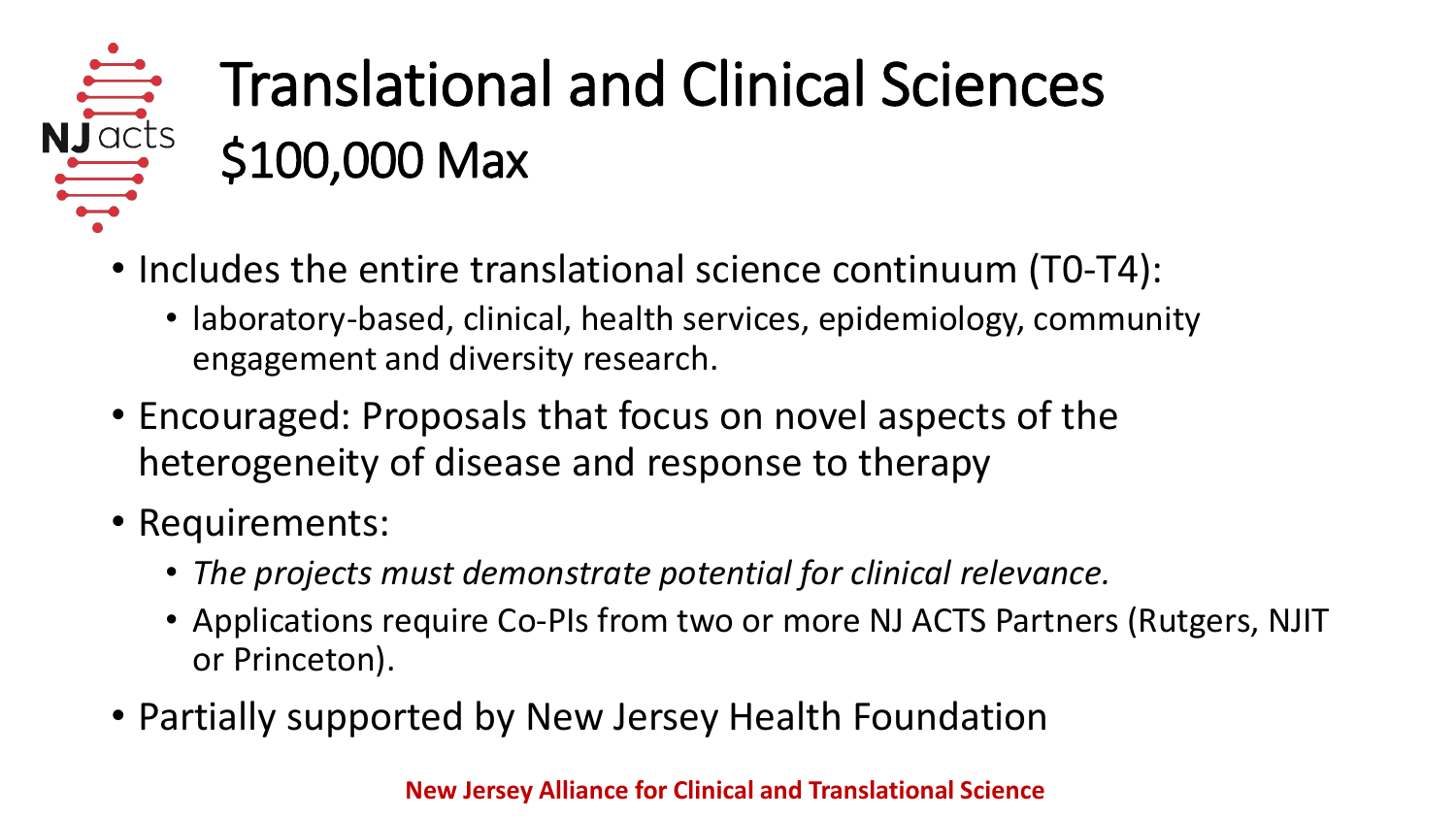# **NJacts** Translational and Clinical Funded Projects

**2021-2022 Awardees:** 

"Therapeutic Development of Patient Cell-derived Exosomes for Effective CVD Treatment," KiBum Lee (Rutgers)/Xiaoyang Xu (NJIT)

"Development of CRISPR-based, multiplex, point-of-care testing pathway for<br>tuberculosis and COVID-19," Yingda Xie (Rutgers)/Cameron Myrhvold (Princeton)/<br>Padmapriya Banada (Rutgers)

"The effects of cell and tissue-level heterogeneity on triple-negative breast cancer<br>progression," Celeste Nelson (Princeton)/Shridar Ganesan (Rutgers)

"Targeting of mitotic spindle assembly factor TPX2 for cancer therapy," Sabine Petry (Princeton)/Zhiyuan Shen (Rutgers)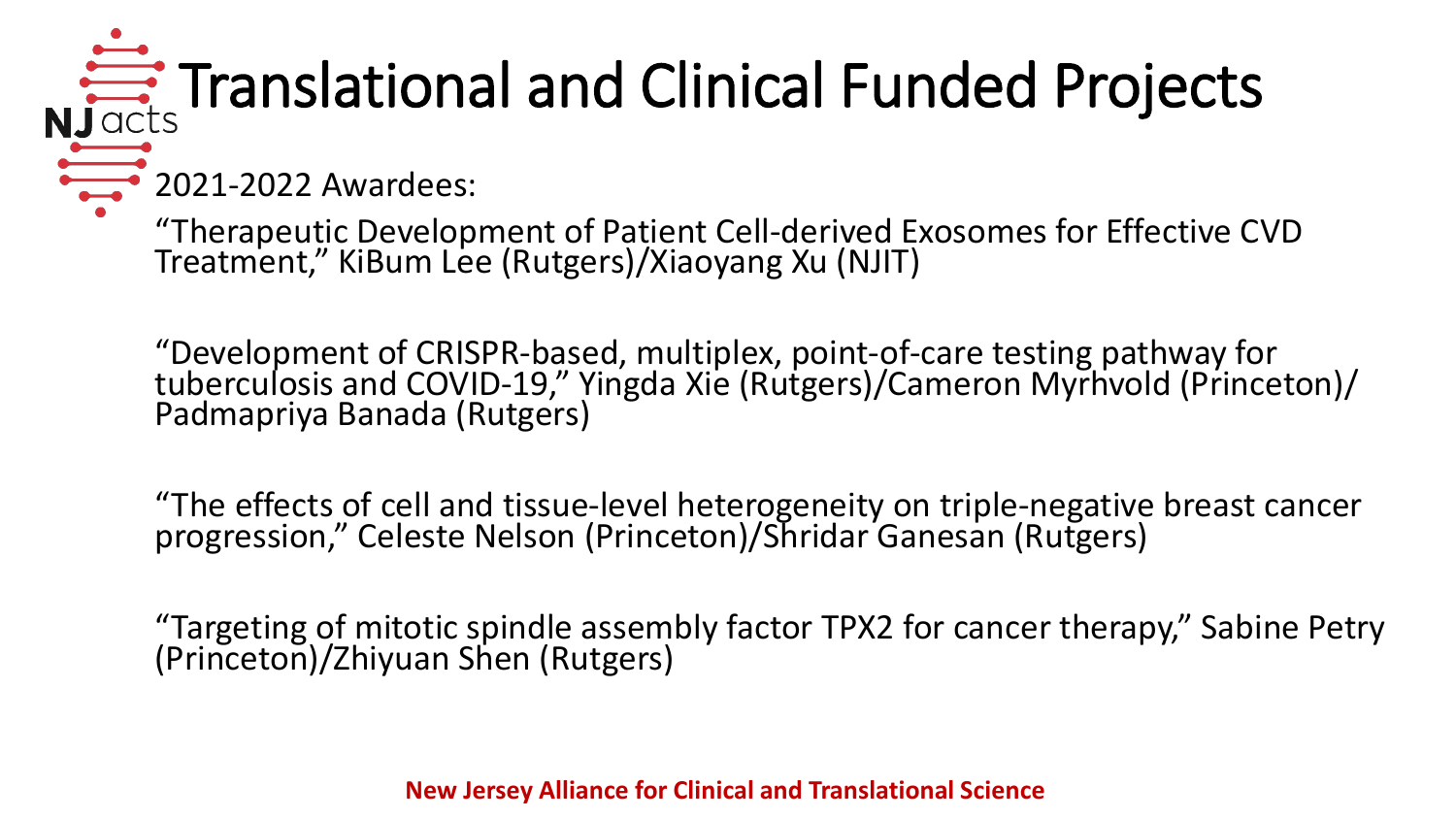# Nuclear Translational and Clinical Projects, cont.

"Incorporating drug metabolism by the human gut microbiome into personalized medicine," Luigi Brunetti (Rutgers)/Mohamed Donia (Princeton)

"Post-Release Outcomes of Prison Based Treatments and Interventions for Opioid Use Disorder," Stephen Crystal (Rutgers)/Nathaniel Daw (Princeton)/Jason Roy (Rutgers)

"Investigating tissue-specific functional maps and its correlation with cognitive domains in Alzheimer's Disease," Bharat Biswal (NJIT)/Laszlo Zaborszky (Rutgers)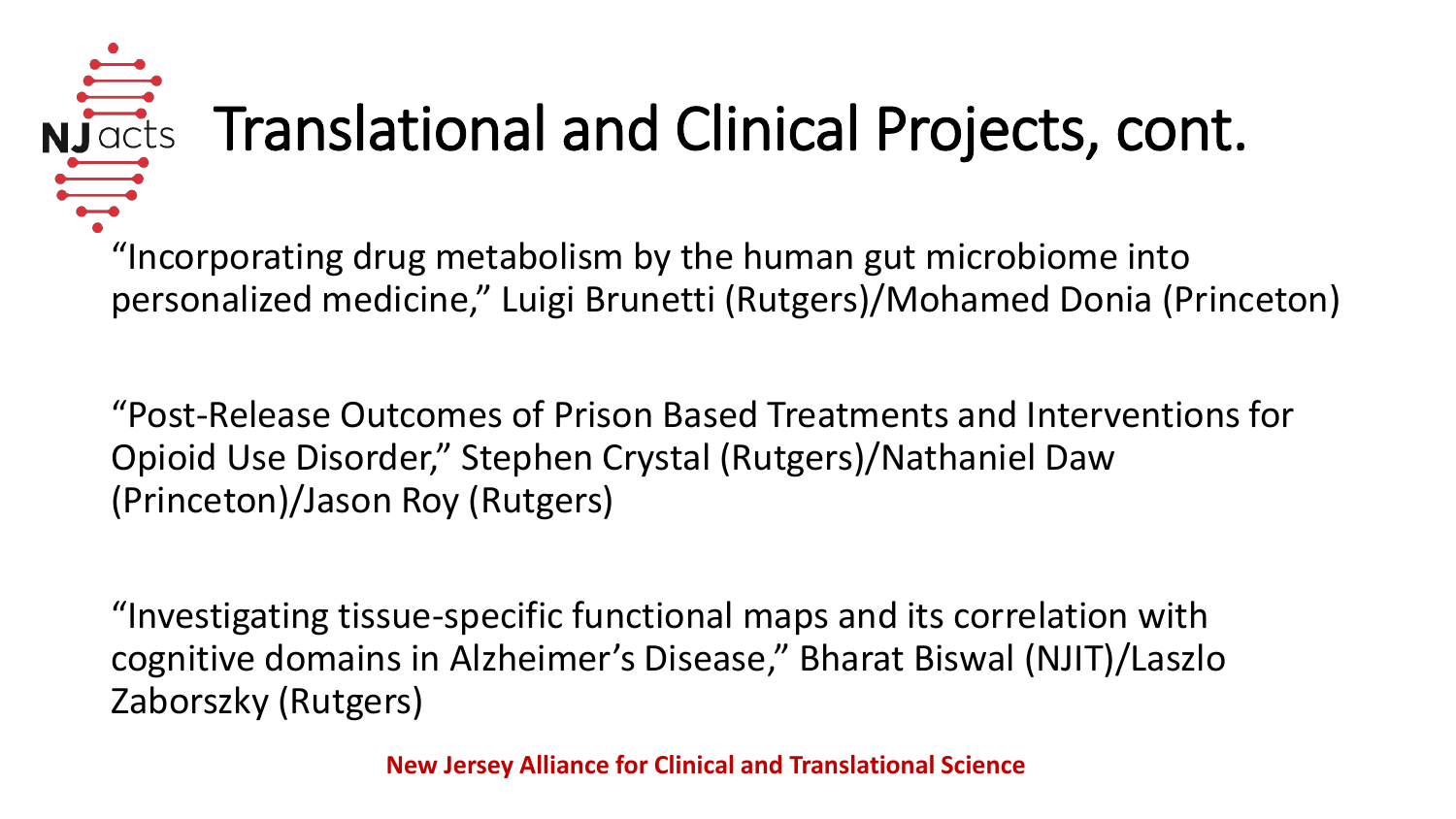

# Methodological & Infrastructure \$50,000 Max

- To develop novel methodologies or create new infrastructure resources
- Includes the entire range of translational science
- *The projects must demonstrate potential for clinical relevance.*
- Applicants are encouraged, but not required to find a partner at a second NJ ACTS institution.
- Partially supported by NJHF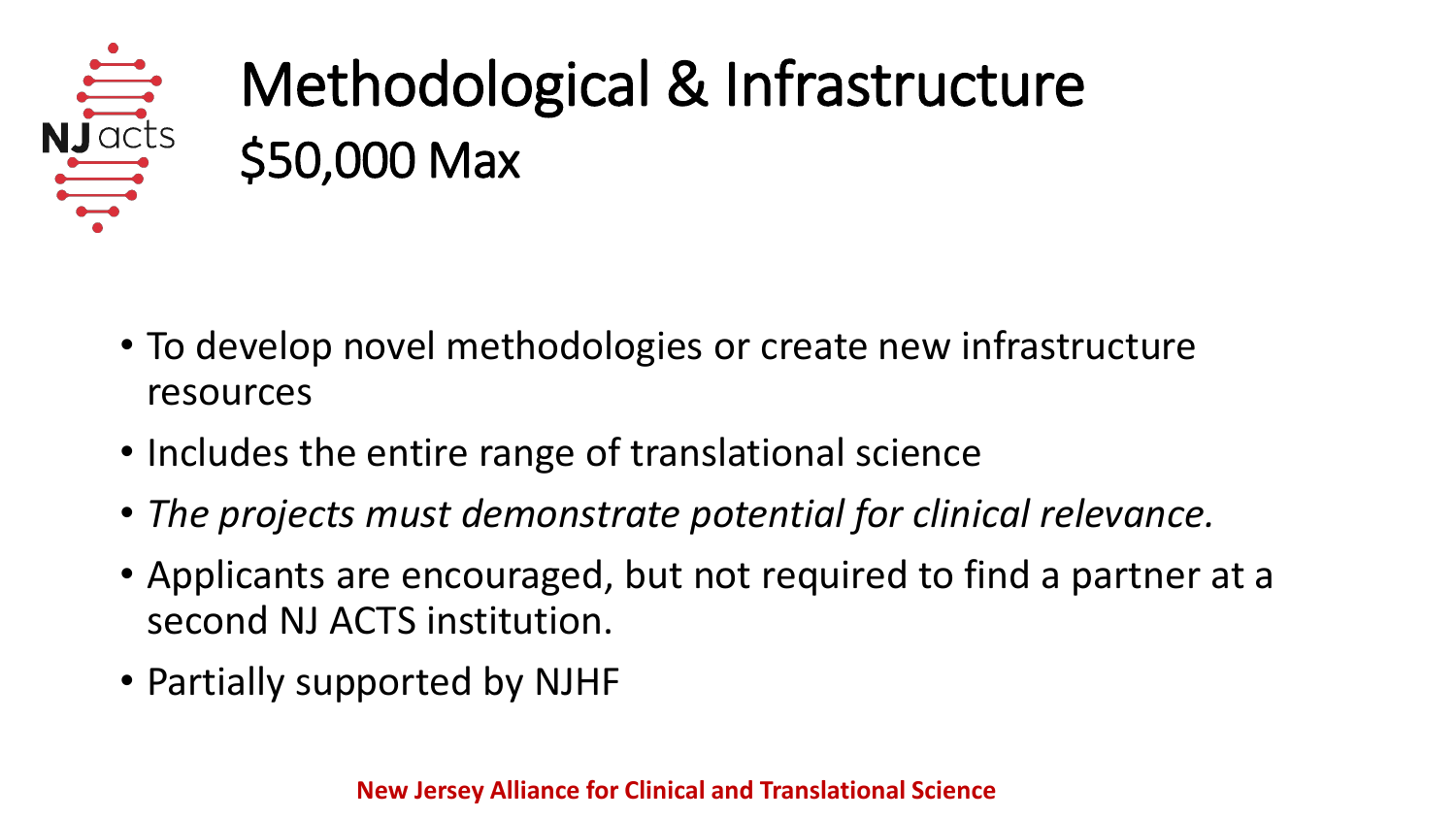

"A Novel Expandable Endodontic Biomaterial," Mohammad Saghiri (Rutgers)/Vivek Kumar (NJIT)

"Development of computational methods to identify oncogenic tyrosine kinase transcripts," Chang Chan (Rutgers)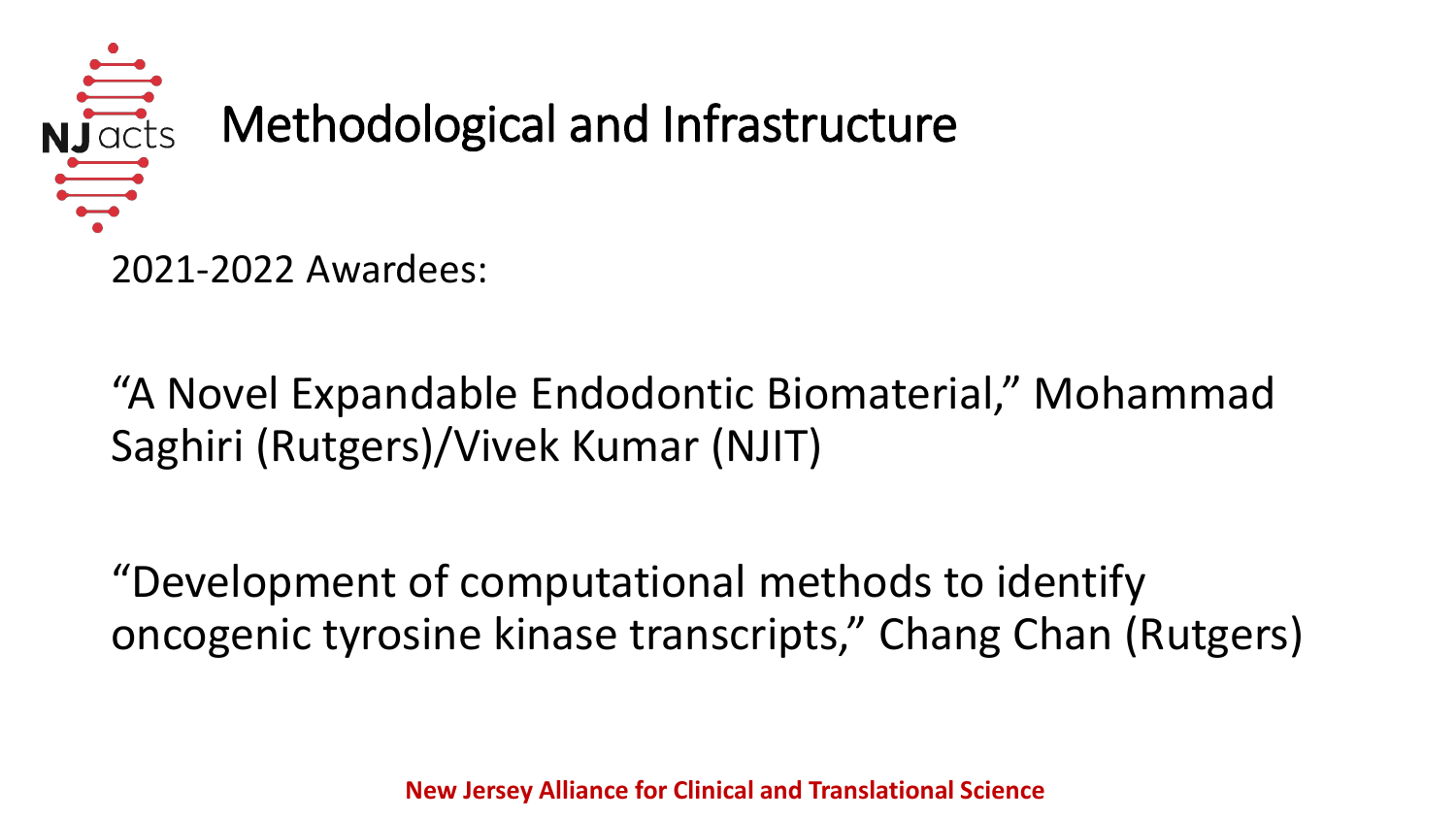

- A high-risk, high-reward category:
	- Explore novel ideas
	- New technologies or research methods to a project
	- Enable clinical data acquisition, purchase of small equipment or licenses to data sets
- *Must demonstrate clinical relevance*
- Partnership with a second NJ ACTS institution encouraged
- Partially supported by New Jersey Health Foundation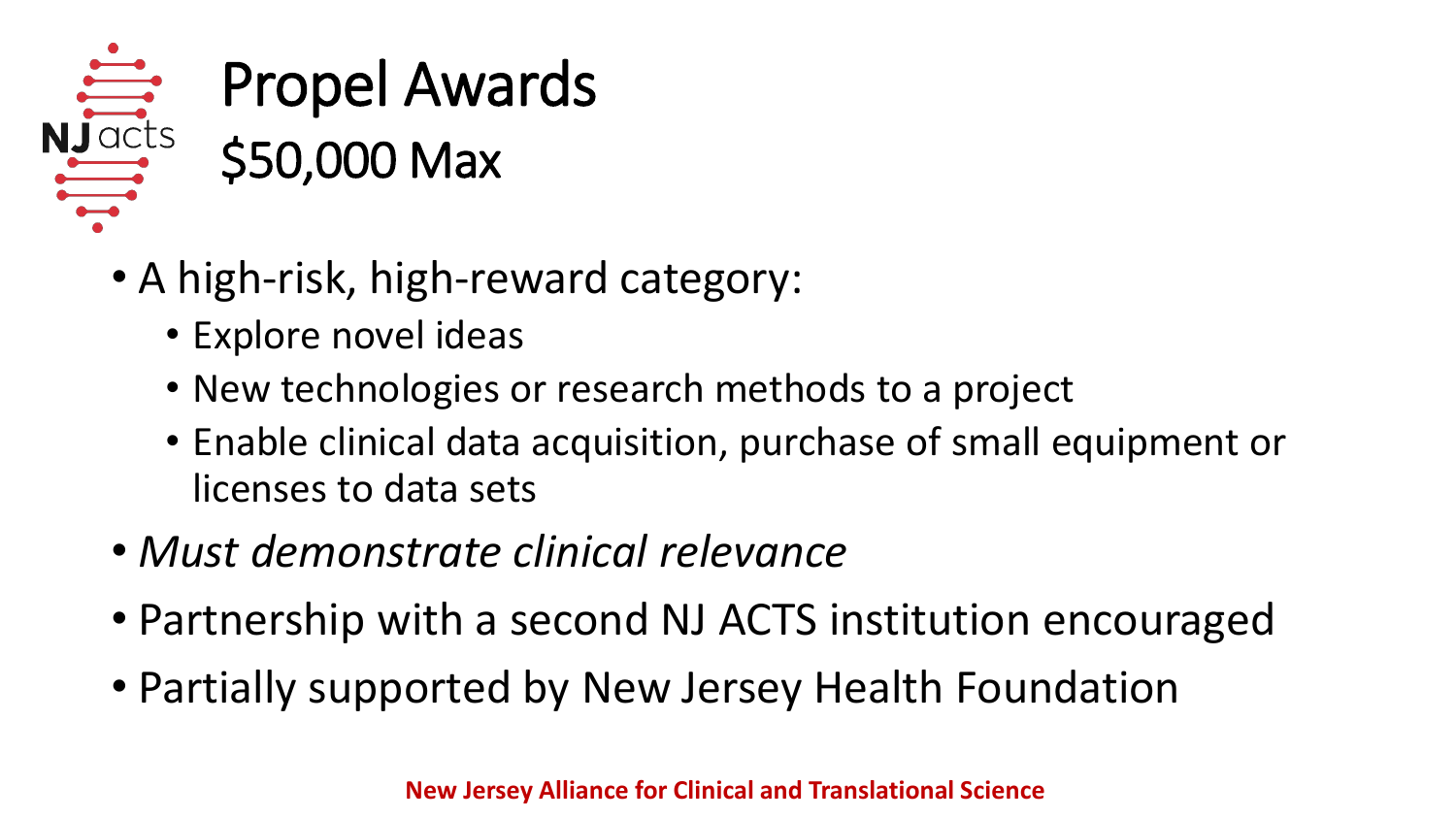### NJacts Propel Funded Projects

2021-2022 Awardees:

"Capturing the impact of SARS-CoV-2 evolution on human pulmonary responses," Alexander Ploss (Princeton)

"Development of Computational Models to Explore Interactions of Coronavirus Virions with Lung Surfactant Films," Alexander Neimark (Rutgers)

"Exercise blood pressure as a predictor of left ventricular hypertrophy in patients with type 2 diabetes mellitus," Peter Kokkinos (Rutgers)/Joshua McGee (Rutgers)

"Novel mouse models for live imaging basement membrane dynamics and breach in melanocyte migration and melanoma," Danelle Devenport (Princeton)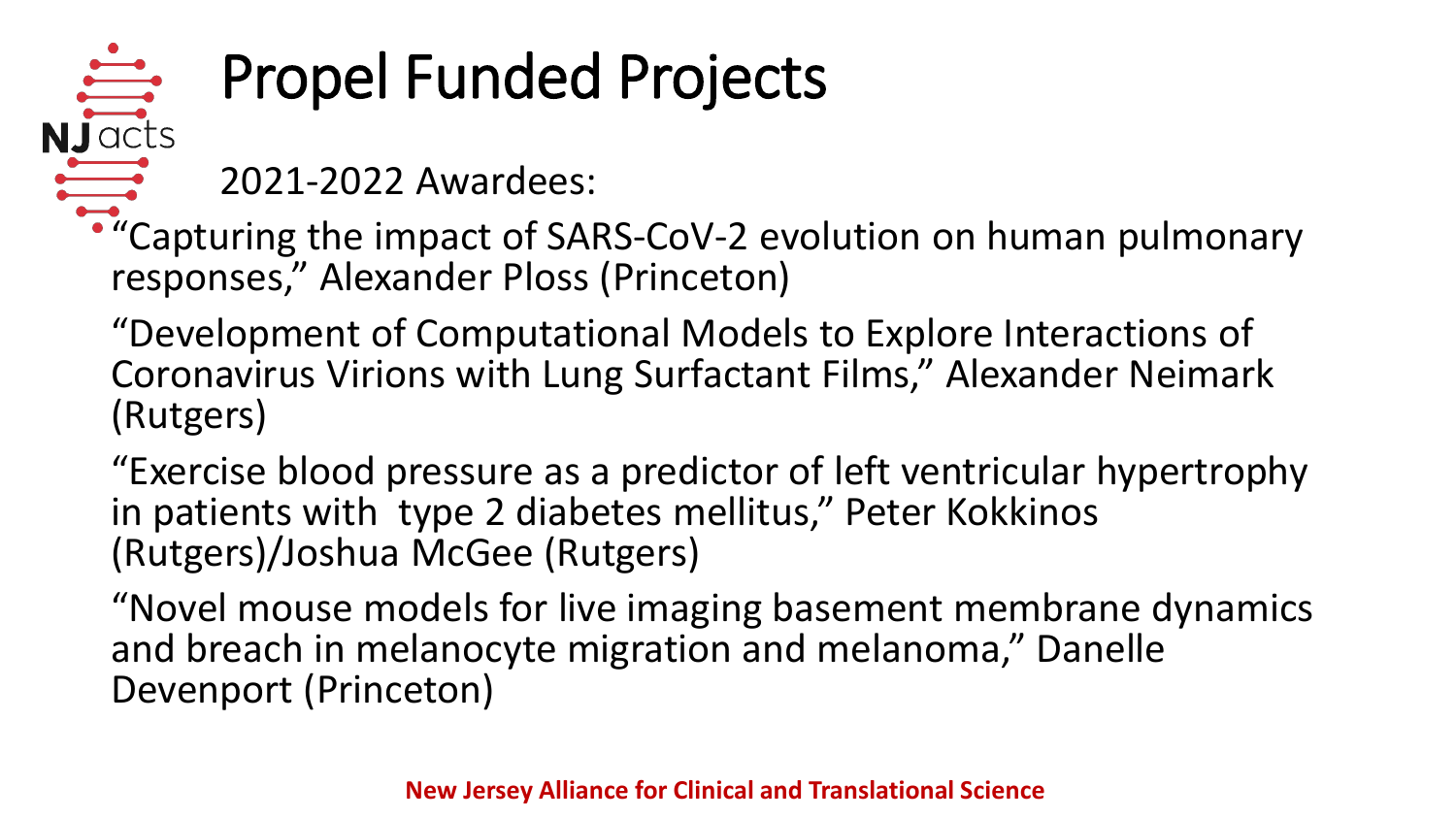# Valued Partner Awards  $\frac{1}{\frac{1}{2}}$  Valued Par

- For research with key partners in industry, government, non-profits, community, other CTSAs and/or insurance companies.
- Must include:
	- A Co-PI from partners from industry, government, health care, community, non- profits, insurance companies, or other CTSA Hubs.
	- Partner in-kind services or funding:
		- specialized data analyses
		- access to equipment
		- imaging, genomic or epigenetic testing
		- proprietary database access
		- staffing, etc.
	- Proposals must include a detailed description of the in-kind support, and a letter of support from the partner organization.
- Partially supported by New Jersey Health Foundation.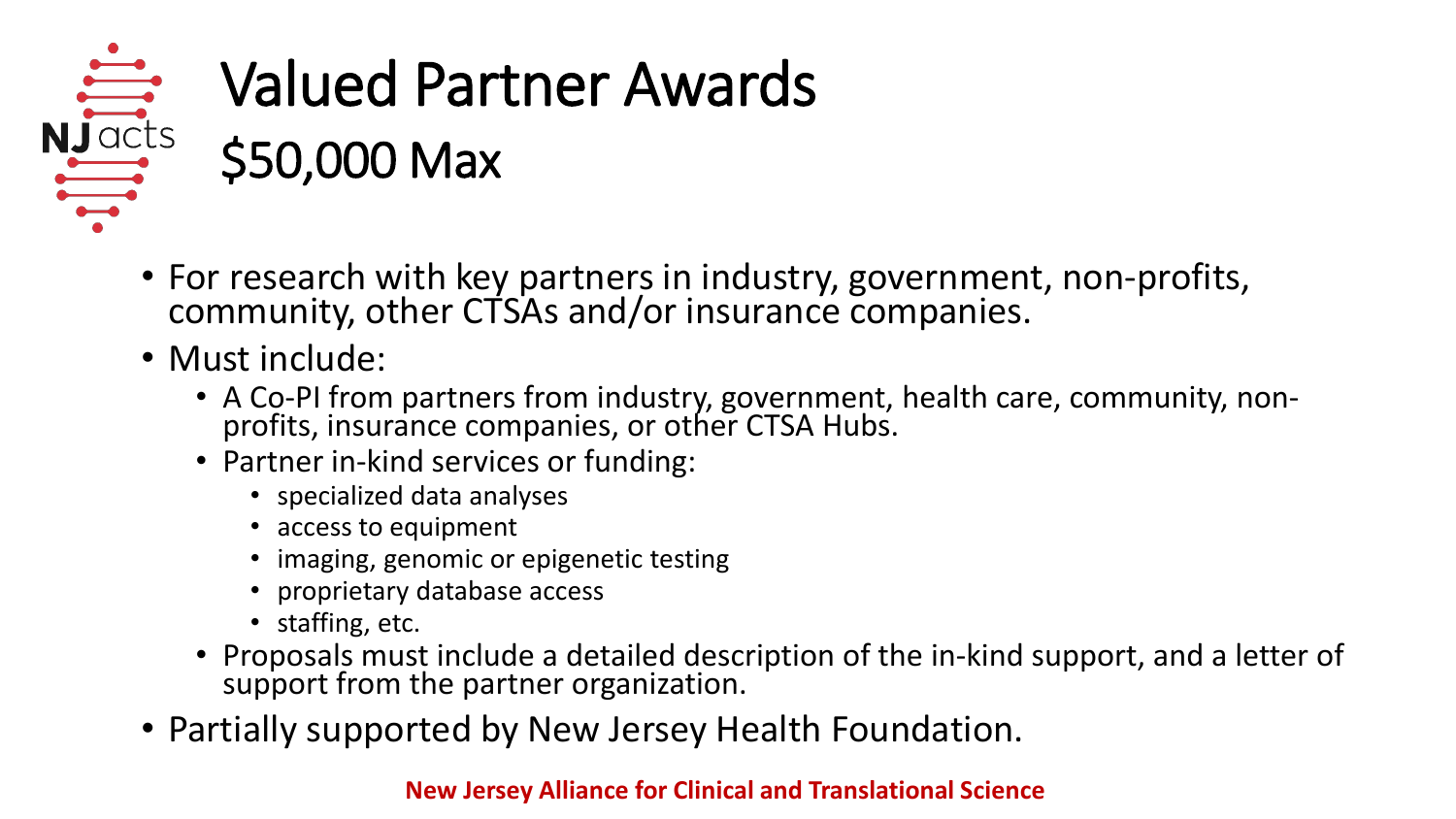# Valued Partner Funded Projects

2021-2022 Awardees:

"dNANOSIS, a Rapid and Reliable Nucleic Acid Assay for Detecting Infectious Diseases," Jinglin Fu (Rutgers)/Bo Wang (Delaware Diagnostics)

"Skin Deep: a Rutgers-Unilever partnership for topical pain relief," Victoria Abraira (Rutgers)/Jian-Ming Lee (Unilever)

"Deep Learning Methods for Identifying Copy Number Variations," Zhi Wei (NJIT)/Joseph Glessner (Children's Hospital of Philadelphia)

"Risk Environment Analysis to Inform Overdose Education and Naloxone Distribution (OEND)," Amesika Nyaku (Rutgers)/ Erin Zerbo (Rutgers)/Jenna Mellor (NJ Harm Reduction Coalition)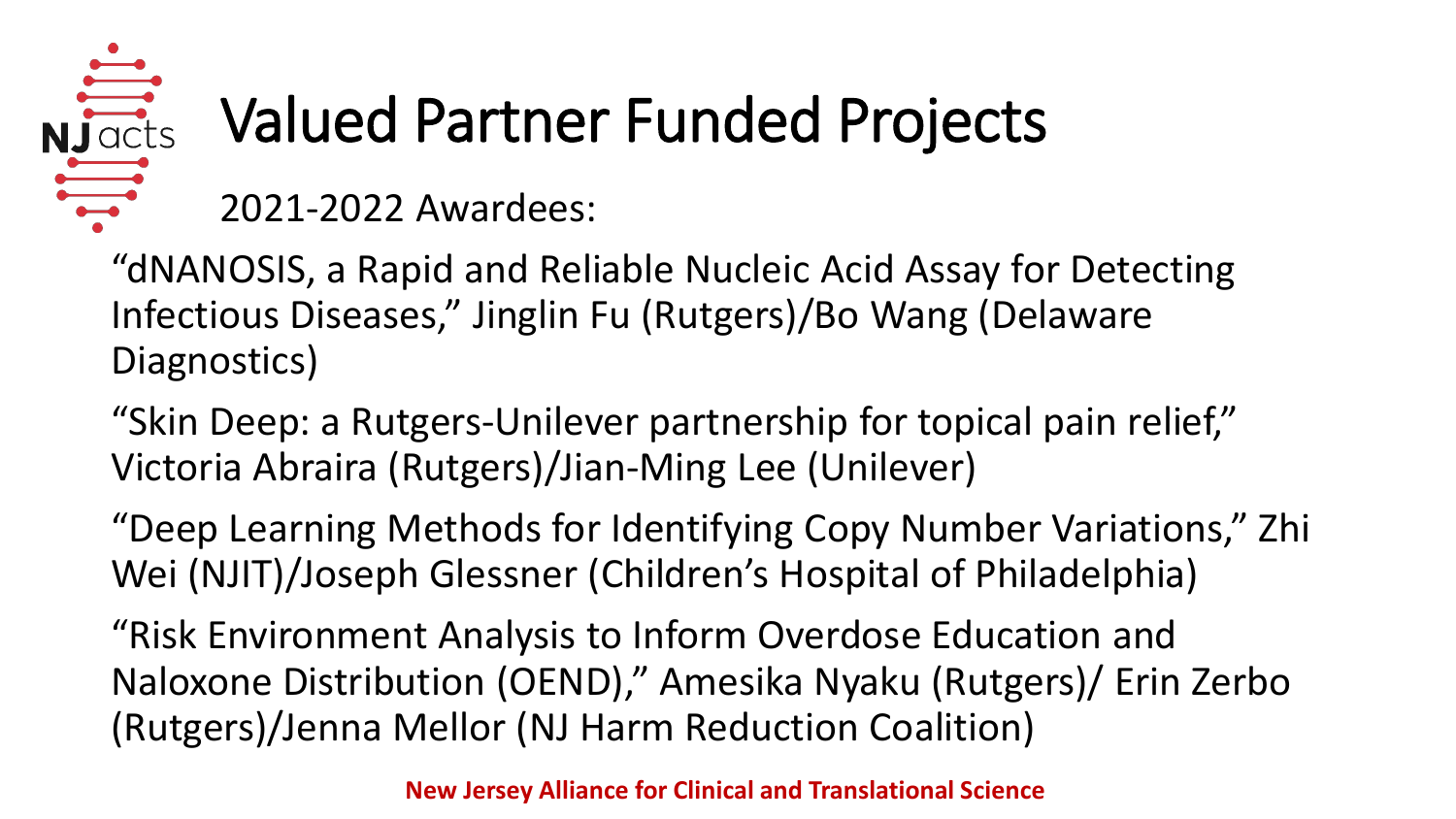## Improving Clinical and Translational Science<br>
through Process Innovation through Process Innovation \$40,000

- NIH defines Translational Science: understanding the scientific and operational principles underlying each step of the translation process
- For research that address the question of how do we improve the processes which are intended to facilitate or support translational research
- This award supports projects that test two or more approaches to solving one of these challenges.
- It must be hypothesis-driven, identify a roadblock to translational research, and demonstrate relevance for others doing research.
- An example might be testing out novel recruitment strategies or testing different modes of patient communication to determine which is more effective in enhancing progress of a research project or area.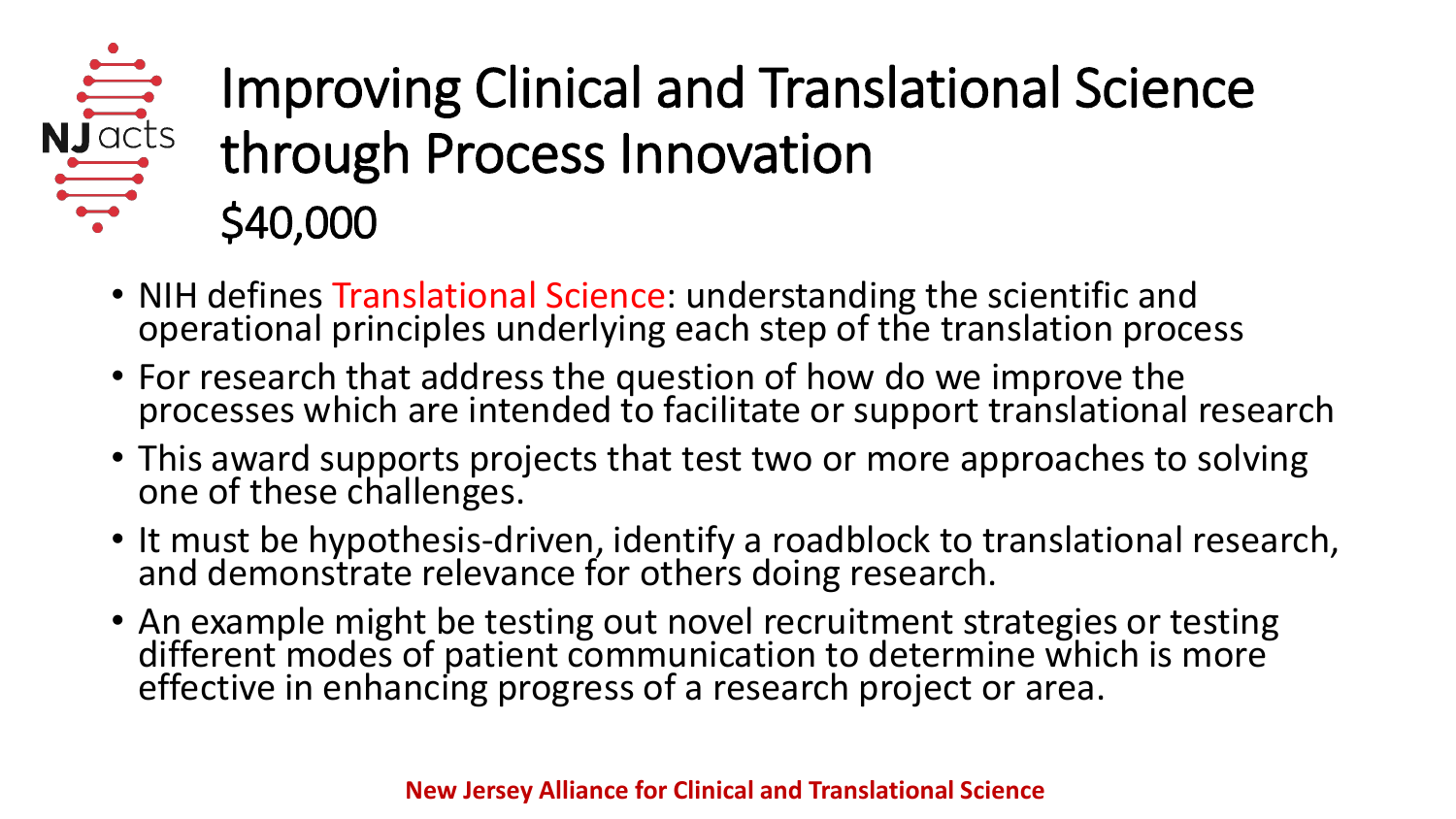

# $N<sub>j</sub>and $\frac{N<sub>j</sub>...}{N<sub>j</sub>}$$

- LOI Review:
	- Appropriateness to the category
	- Competitiveness within the applications in that category
	- Reviewed by Co-Leads
- Proposal Review
	- Administrative Review
	- Initial Review:
		- Reviewers selected from:
			- Academy of Mentors
			- Previous pilot awardees
			- Prominent scientists in the field
	- Review by the Pilot Project Management Committee
		- Each proposal is assigned a PPMC primary and secondary reviewer
		- Discussed at PPMC meeting
		- Recommendation for funding made to NJ ACTS Program Director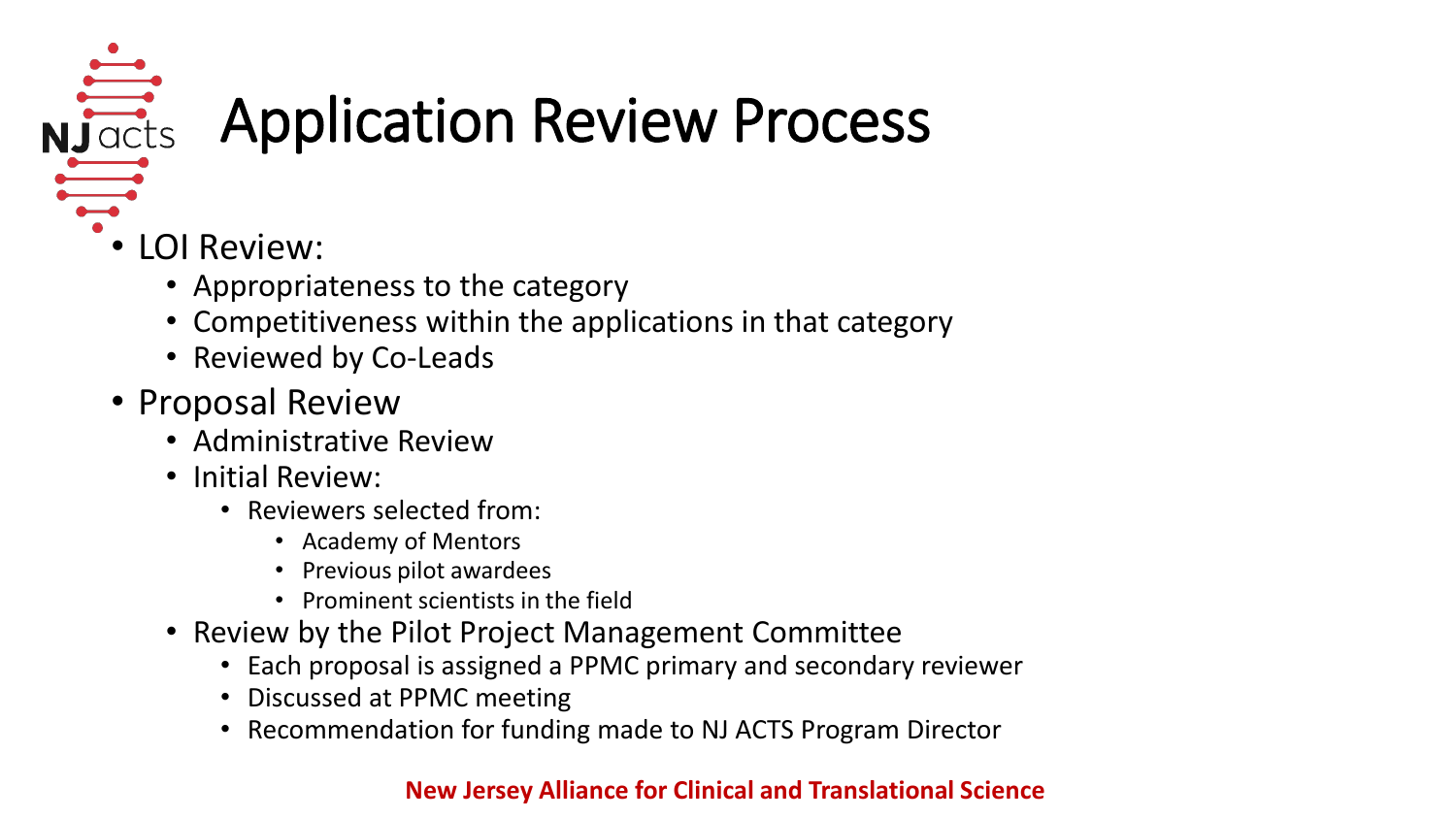

# $\frac{1}{2}$ Pilot Project Management Committee

- A committee composed of standing and ad hoc members
- Selected from the NJACTS scientific community
- Represents three partner institutions
- Various scientific disciplines and fields
	- spectrum of translational research and translational science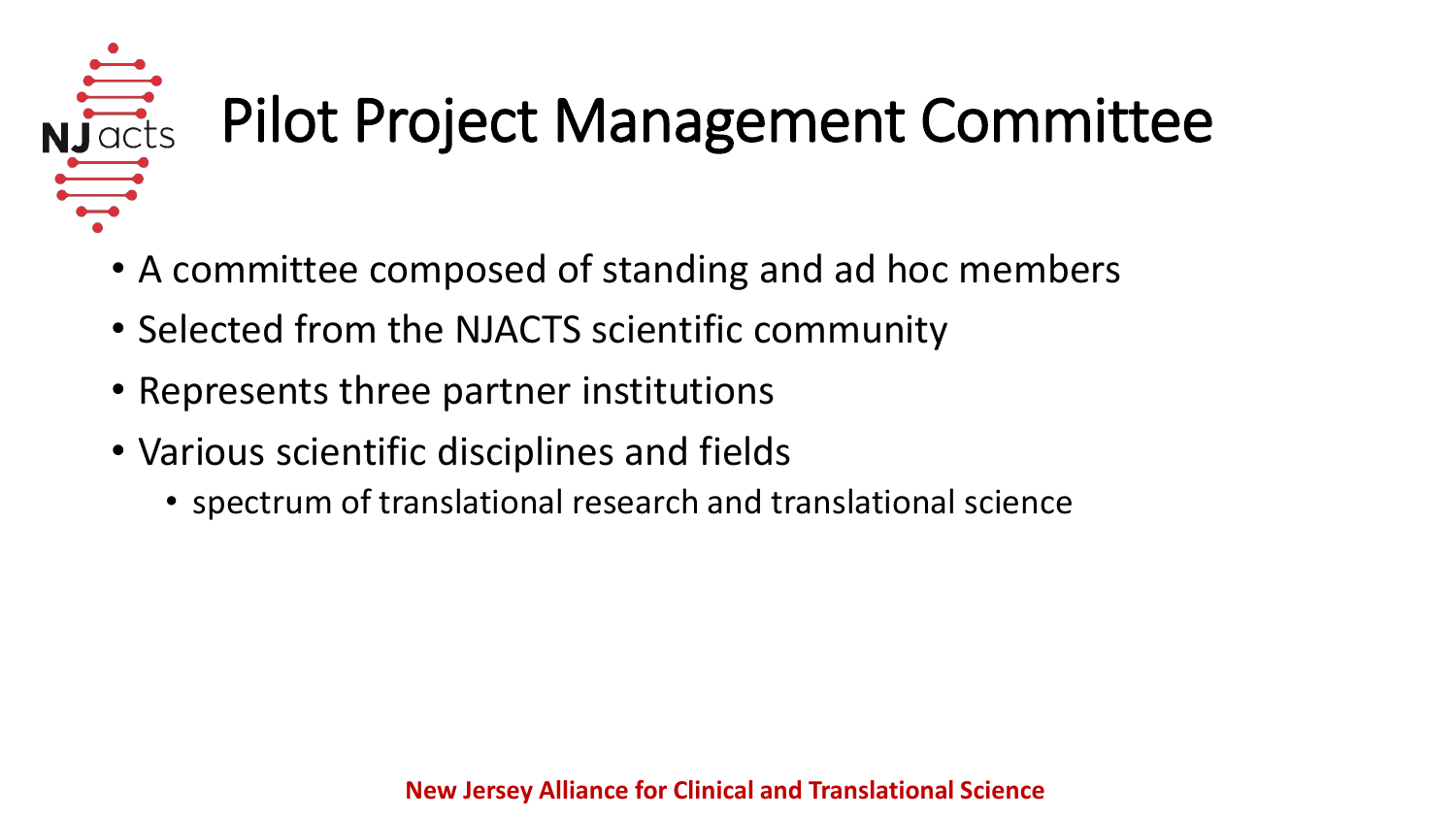

- Excellence of the science
- Potential for translation
- Likelihood of success
- Strength of collaboration with another NJ ACTS institution
- Potential for:
	- Publications
	- NIH funding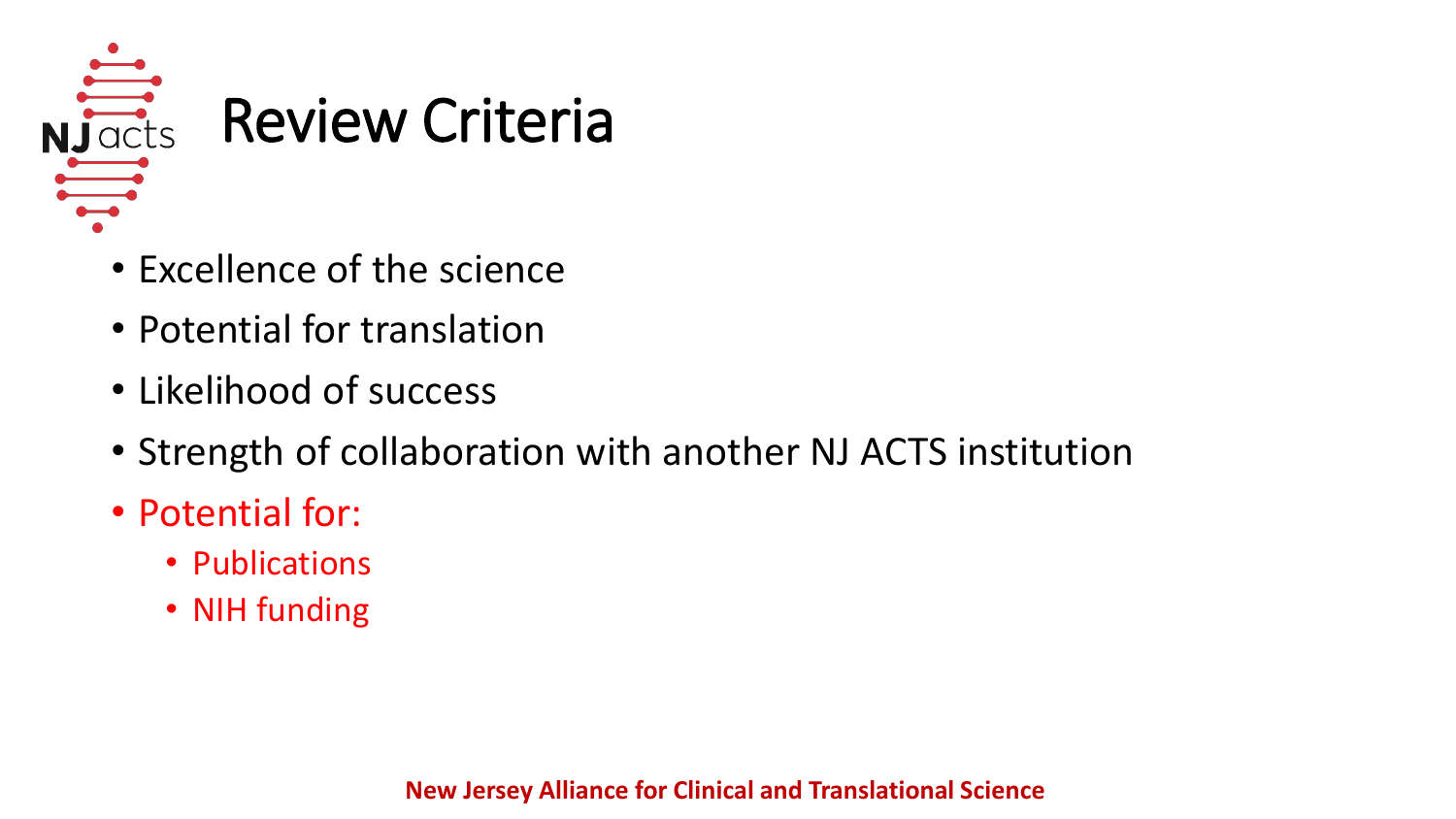



#### **Letter of Intent:**

- **Required**
- Due May 6<sup>th</sup>
- REDCap Form: Pilots Category, Title, Co-PIs, Draft Abstract and Draft Specific Aims
- Purpose:
	- Ensure match between category and project
	- Assess competitiveness
	- Allow leaders to start matching reviewers to projects
- Notification by May 16 of approval to submit application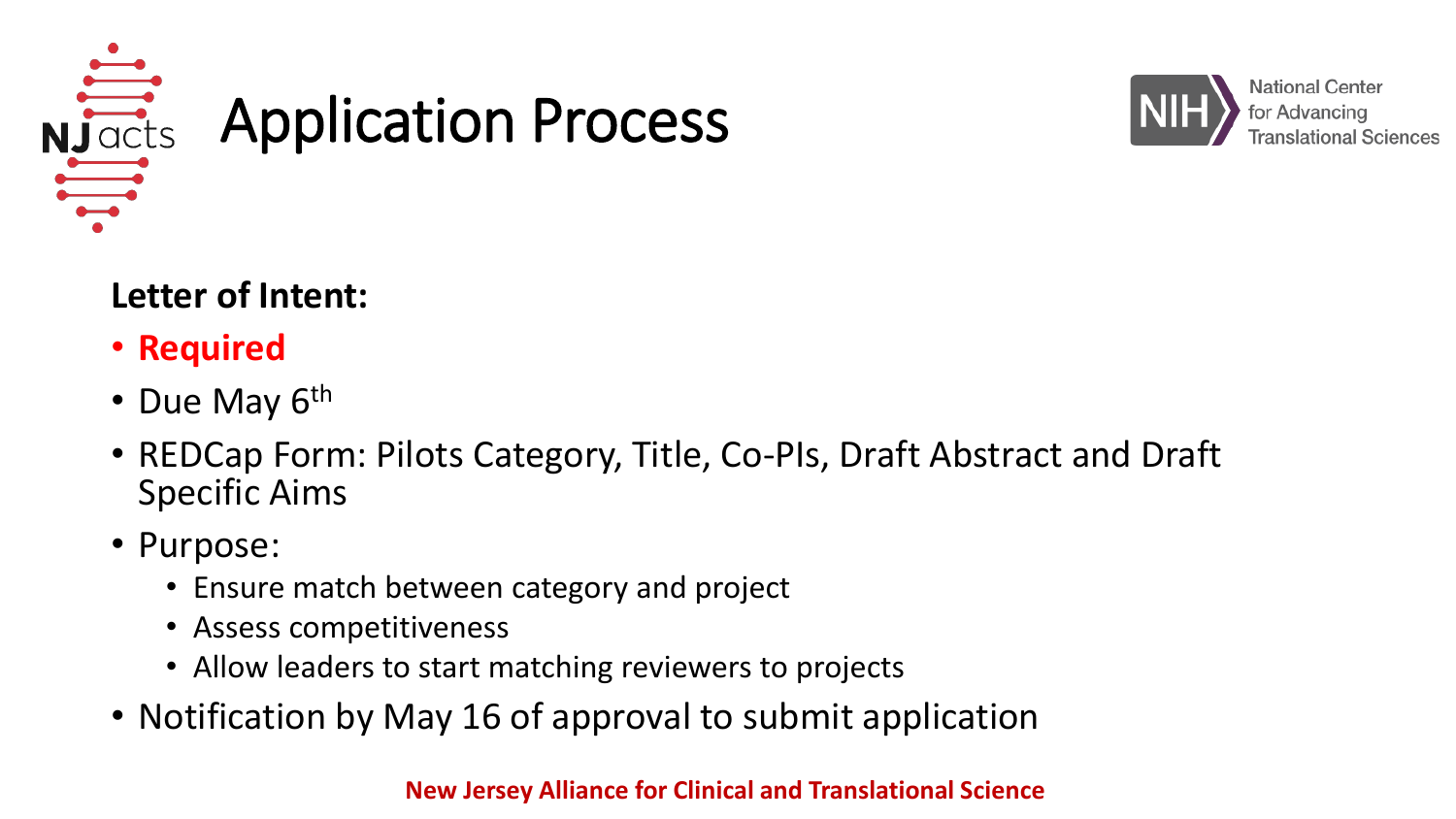

|                                                       | <b>Application Process: Due June 17th</b>                                          |                                      |  |  |  |
|-------------------------------------------------------|------------------------------------------------------------------------------------|--------------------------------------|--|--|--|
| $N\frac{\frac{1}{\sqrt{100}}}{\frac{1}{\sqrt{100}}}}$ |                                                                                    | <b>Page Limit</b>                    |  |  |  |
|                                                       | <b>NJ ACTS Pilot Application Form</b>                                              | <b>REDCap Form</b>                   |  |  |  |
|                                                       | <b>Program Specific Form, if applicable</b>                                        | <b>REDCap Form</b>                   |  |  |  |
|                                                       | Additional elements to be submitted as a single PDF in this order:                 |                                      |  |  |  |
|                                                       | <b>Research Strategy</b>                                                           | 6 pages                              |  |  |  |
|                                                       | • Project Abstract                                                                 | Up to $\frac{1}{2}$ page             |  |  |  |
|                                                       | • Specific Aims                                                                    | Up to $\frac{1}{2}$ page             |  |  |  |
|                                                       | • Background/Preliminary Data                                                      | Up to 2 pages                        |  |  |  |
|                                                       | • Research Plans                                                                   | Up to 3 pages                        |  |  |  |
|                                                       | How will Pilot Program funding lead to independent or sustainable funding?         | Up to 1 page                         |  |  |  |
|                                                       | <b>Project Timeline by month</b>                                                   | Up to 1 page                         |  |  |  |
|                                                       | <b>Selected references</b>                                                         | As needed                            |  |  |  |
|                                                       | <b>Resources and Environment</b>                                                   | Up to 1 page                         |  |  |  |
|                                                       | <b>Other Support for Co-Pis (NIH format)</b>                                       | As needed                            |  |  |  |
|                                                       | Detailed Budget (NIH PHS 398) 1 for each participating institution plus cumulative | As needed for each<br>PI/Institution |  |  |  |
|                                                       | <b>Budget Justification (1 for each participating institution)</b>                 | As needed                            |  |  |  |
|                                                       | Co-Pl's NIH-formatted biosketch                                                    | Up to 5 pages                        |  |  |  |
|                                                       | <b>Key personnel NIH formatted biosketches</b>                                     | Up to 5 pages each                   |  |  |  |
|                                                       | Letters of support from affiliates, partners, or others                            | Up to 1 page each                    |  |  |  |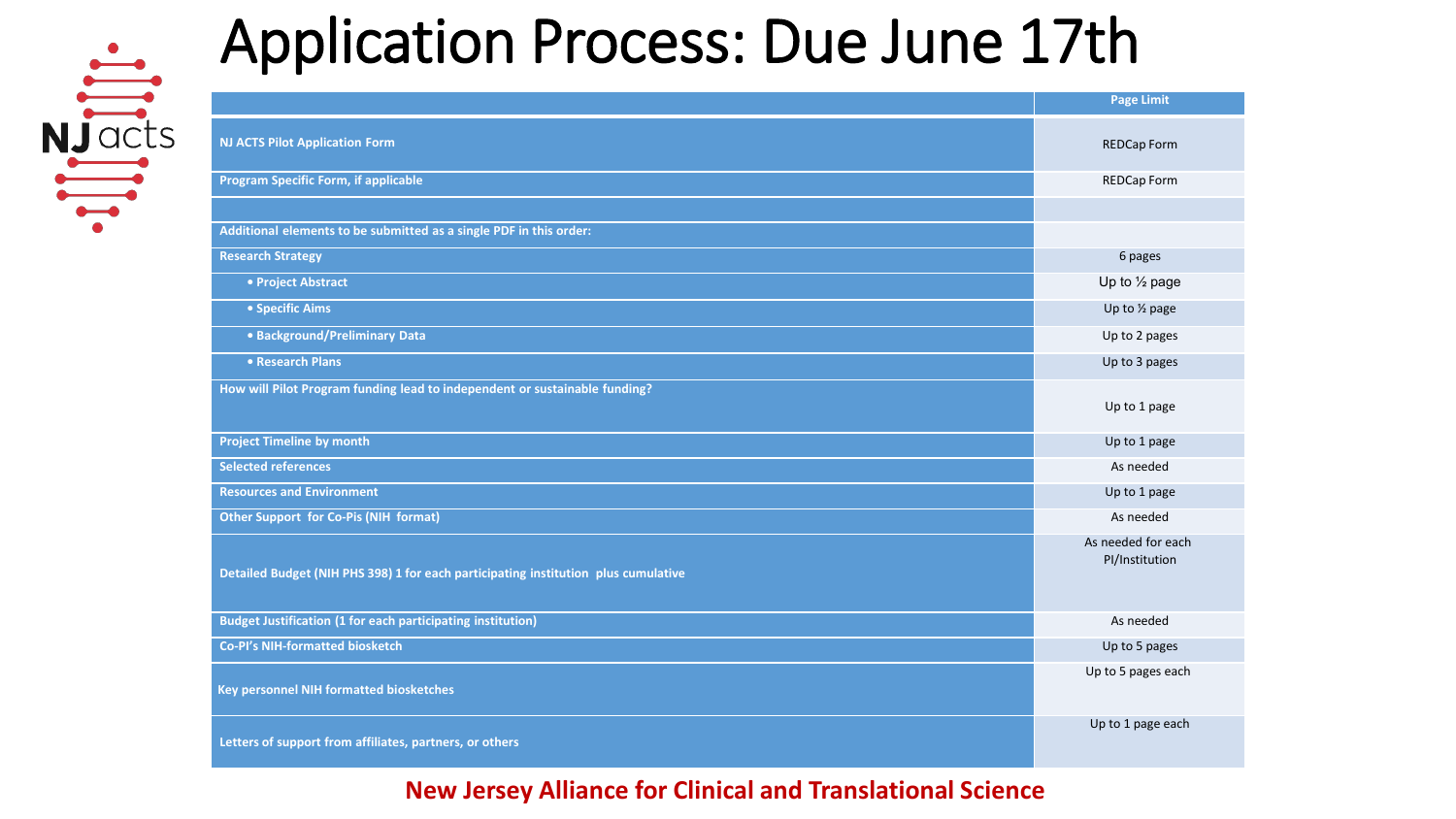

- •Not required for LOI
- •Application: Required by Princeton and NJIT (see RFA for specific instructions)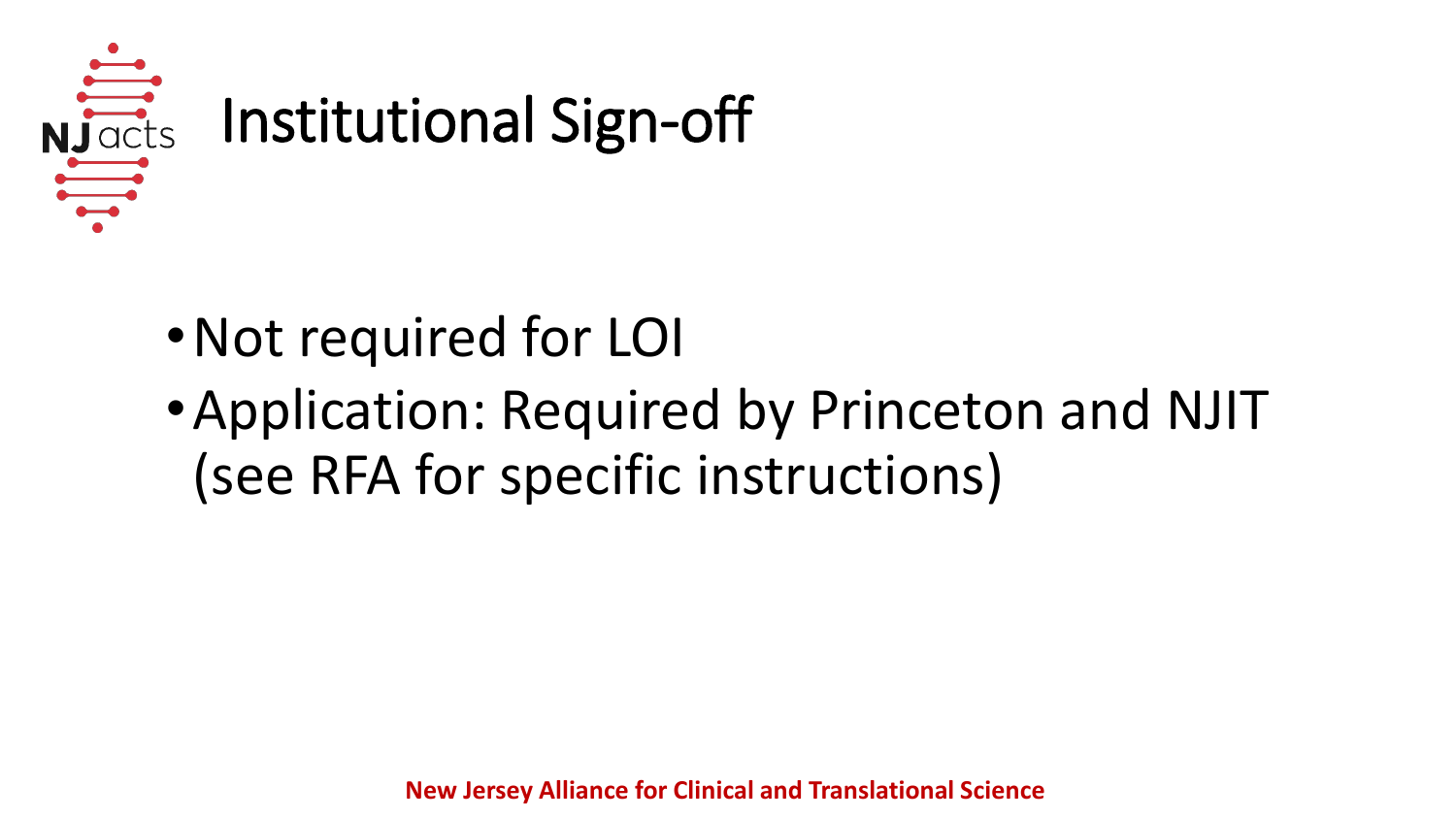

# When Will We Hear? How Soon Can We Start? When Wil<br>
Nullacts<br>
How Soon

Earliest start date: March 1, 2023

Actual Start Date and Release of Funds Depend On:

- Not involving human subjects or vertebrate animals or foreign components:
	- As soon as any modifications required by the committee are received
- Involving human subjects or vertebrate animals or foreign components:
	- Institutional regulatory approvals required (animals/humans)
	- Requires NCATS review and approval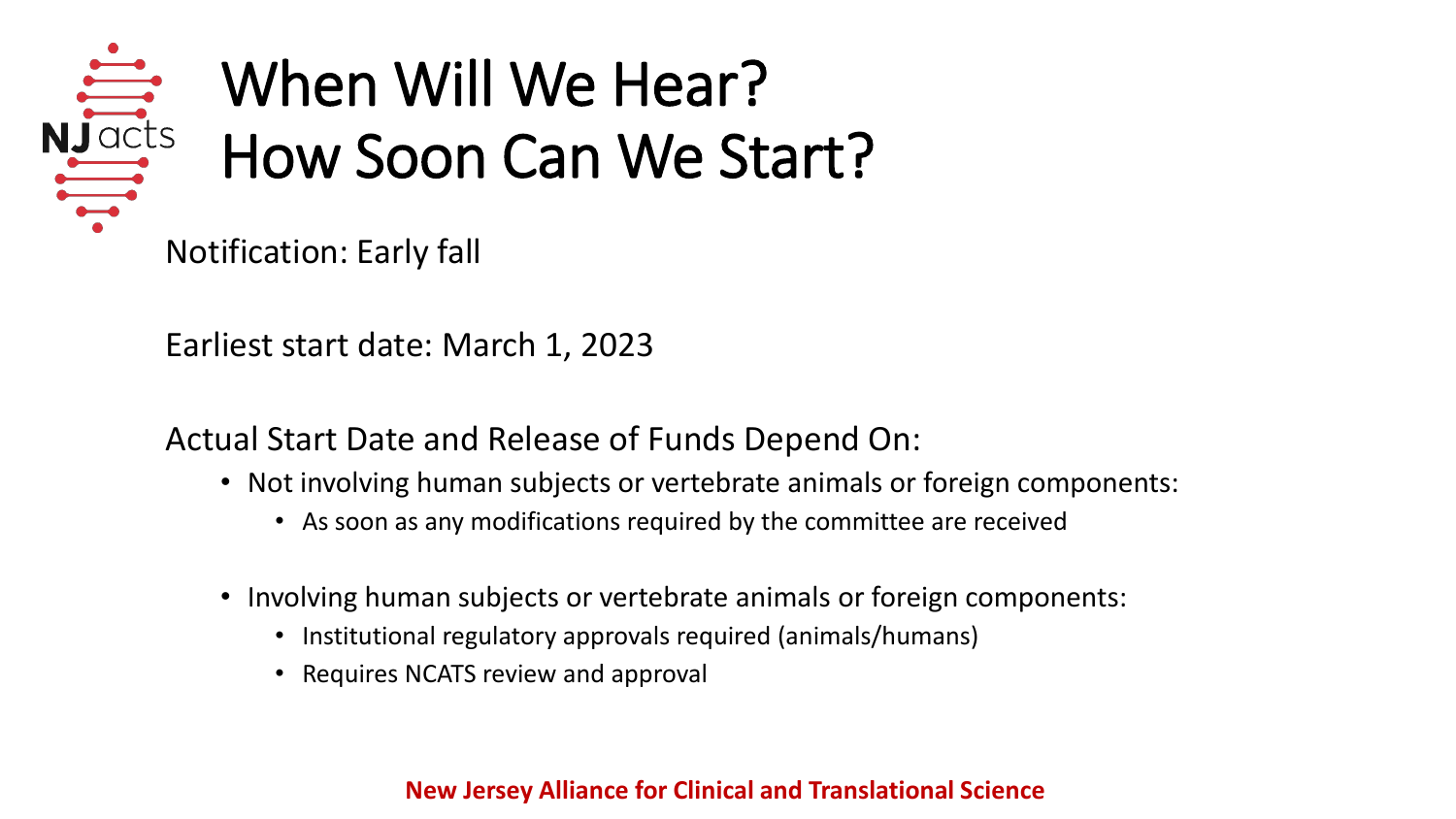

# $\frac{1}{\frac{1}{\sqrt{100}}}}$  How Long is the Project?

- Project Period
	- 12 months
	- May be made shorter depending on regulatory and NCATS approvals
- Are No Cost Extensions Grants Allowed?
	- NCEs are not allowed due to the nature of the CTSA funding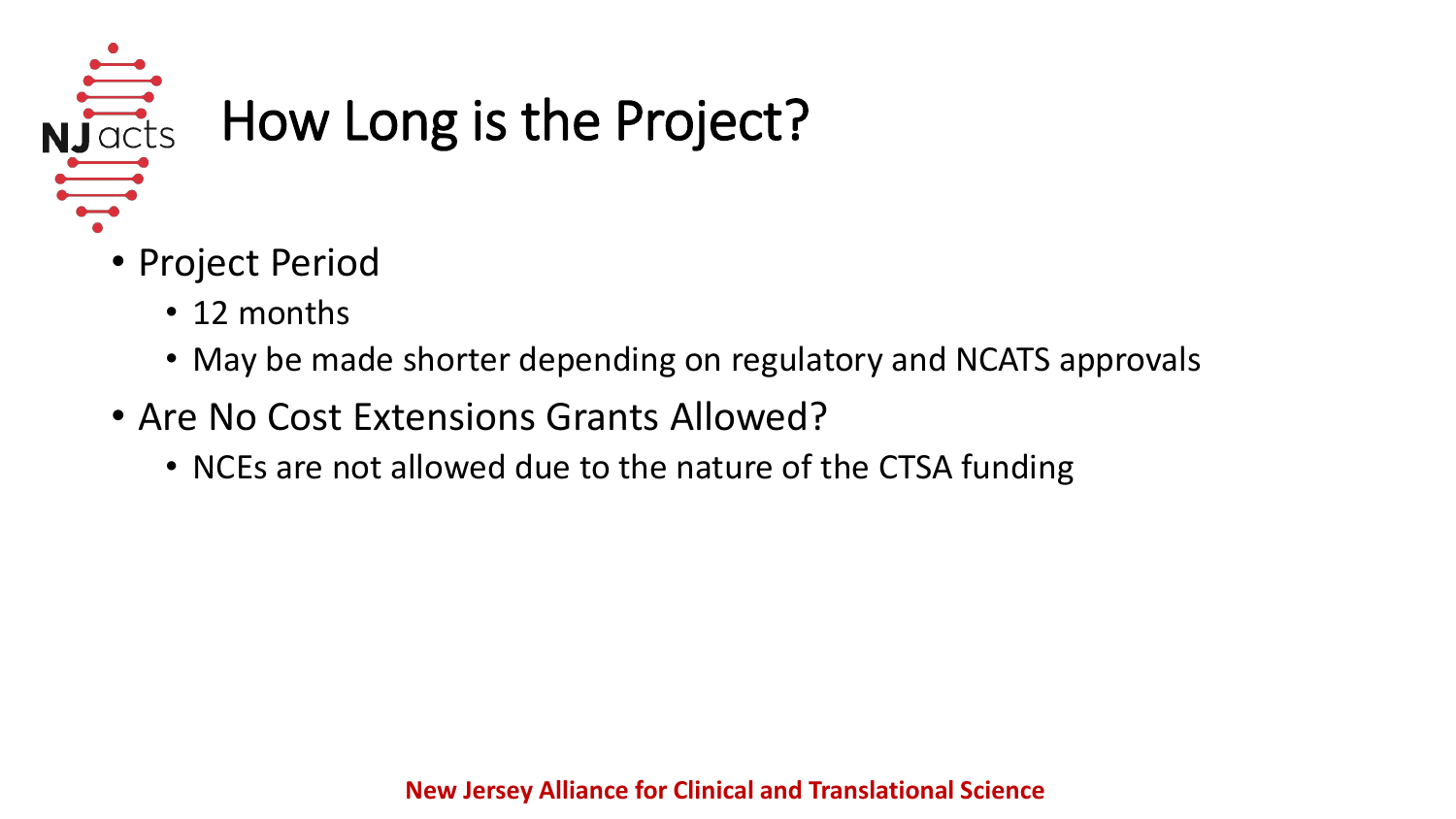# Nummary of Changes since Last Year

#### • **Mandatory Letter of Intent (LOI):**

- The LOI will require both an abstract and specific aims (both can be in draft form).
- LOIs will be completed and submitted using REDCap. See page 9 for details regarding what must be submitted and a link to the REDCap form.
- LOIs will be reviewed not only to ensure that the project fits the category but also for competitiveness.

#### • **Application:**

- Co-PIs are limited to one application per cycle. The sole exception is clinicians who may have a specific expertise or patient<br>populations and be relevant to more than one proposal. Eligibility for this exception should be the application.
- By May 16, applicants will receive a custom link to the REDCap application form or an email indicating they were not selected to<br>advance to the application stage.
- Applicants are no longer asked to suggest reviewers. Applicants can, however, indicate potential reviewers who they feel should be excluded.
- Additional demographic data are requested to support our reporting to NCATS.

#### • **Changes to Funding Categories since last year's RFA:**

- Translational and Clinical Sciences:
	- Funding level \$100,000
- New Category: Improving Clinical and Translational Science through Process Innovation:
	- One award at \$40,000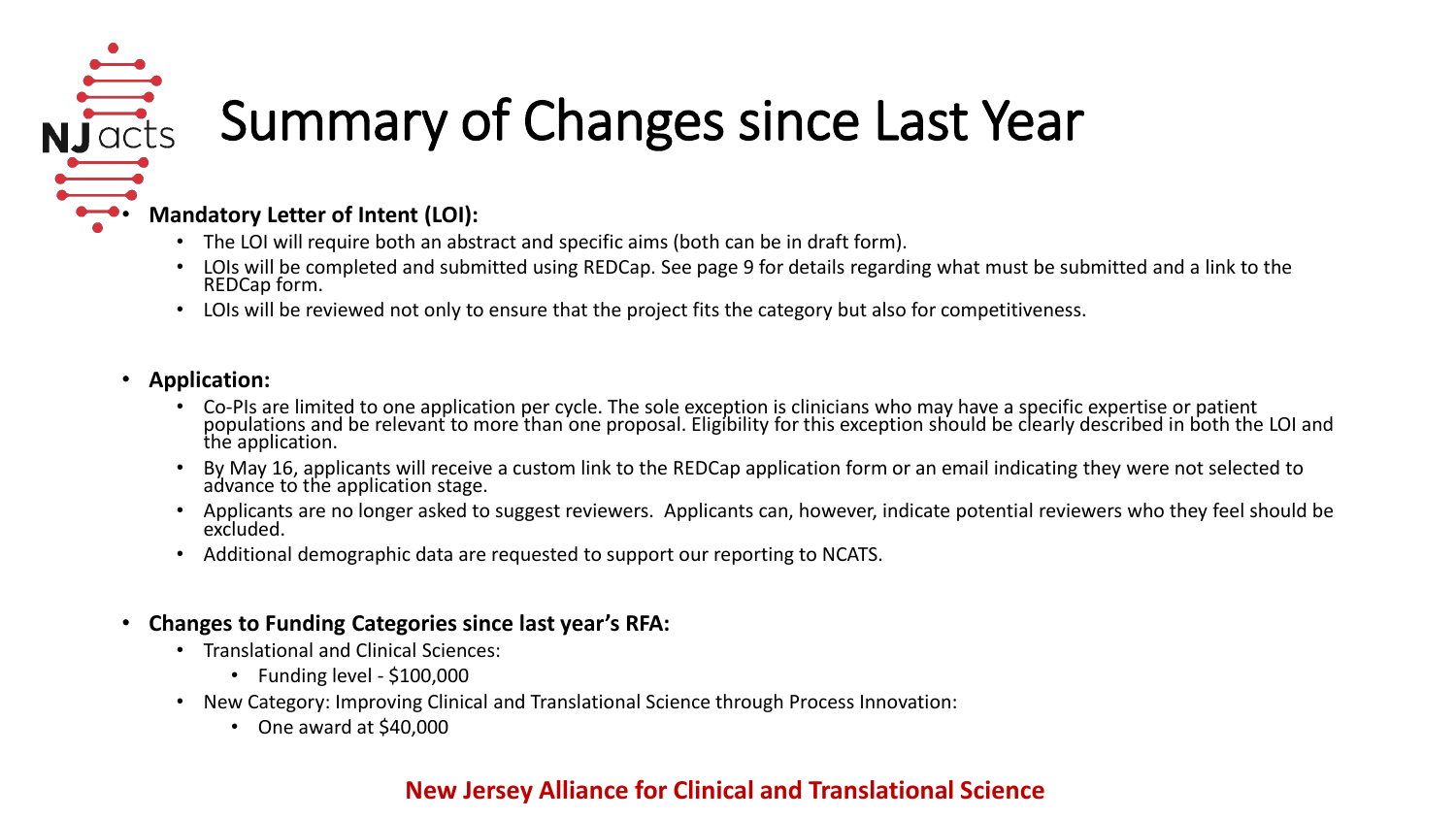

# $\frac{1}{\frac{1}{\sqrt{100}}}}$  Where do we go for help?

- Matching project to category:
	- Pilots Co-leads
- Identifying potential Co-PIs
	- RFA contains a helpful list
- Budgets, Subcontracts, NCATS Approvals, Institutional approvals
	- Email: [njacts@rbhs.rutgers.edu](mailto:njacts@rbhs.rutgers.edu)
	- Princeton: [biancaf@Princeton.edu](mailto:biancaf@Princeton.edu)
	- NJIT: guiling.wang@njit.edu
- Any of the Pilots program administrative staff
- Pilots grant program web page
- [https://njacts.rbhs.rutgers.edu/investigator-resources/funding-](https://njacts.rbhs.rutgers.edu/investigator-resources/funding-opportunities/pilot-grants-2/)<br>opportunities/pilot-grants-2/